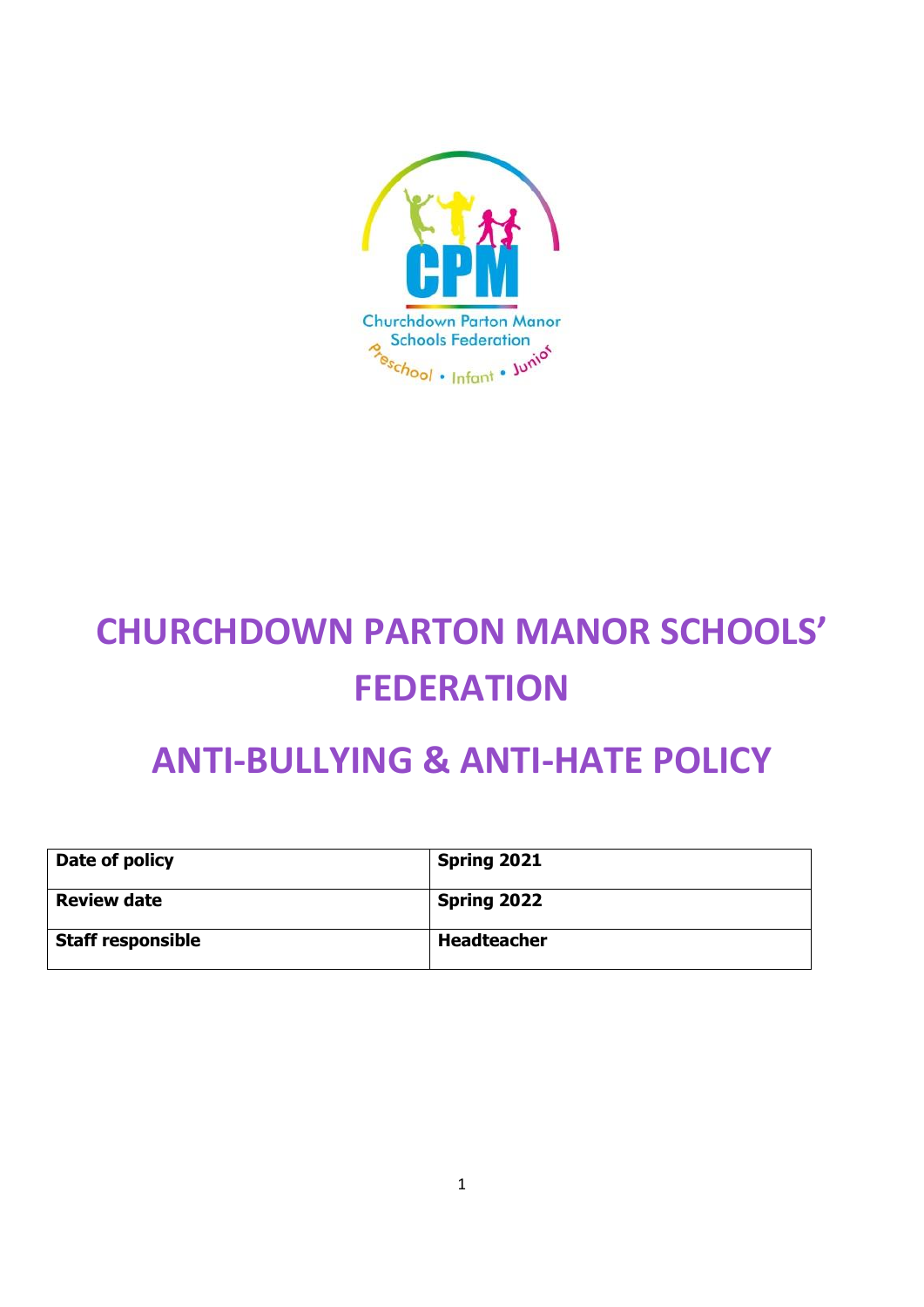#### **Equalities Statement**

Churchdown Parton Manor Schools' Federation provides an education for all, acknowledges the society in which we live, and is enriched by the ethnic, cultural and religious diversity of its citizens. The school strives to ensure that the culture and ethos of the school are such that, whatever the heritage, origins, faith, age, gender, sexuality and ability of members of the school community, everyone has the right to equal chances, is equally valued and treats one another with respect so that all pupils and staff are encouraged and supported in achieving their full potential. We provide pupils with the opportunity to experience, understand and celebrate diversity, actively tackle all instances of unlawful discrimination and strive for equality of opportunity and good relationships to permeate all aspects of school life, including:

- attainment, progress and assessment
- behaviour, discipline and exclusion
- admission and attendance
- curriculum
- personal development and pastoral care
- teaching and learning
- working with parents / carers and communities
- staff recruitment and professional development

#### **Safeguarding Statement**

- The named person with responsibility for child protection in our school is the Head Teacher, who liaises with a named Governor. We will follow the procedures for child protection drawn up by the Local Authority and the Governing Body.
- If any person suspects that a child in the school may be the victim of abuse, they should not try to investigate, but should immediately inform the Head Teacher about their concerns
- When investigating incidents or suspicions, the person responsible in the school for child protection works closely with social care, and with the Gloucestershire Safeguarding Children Board. We handle all such cases with sensitivity, and we attach paramount importance to the interests of the child.
- We require all adults who work in school to have their application vetted by the police, in order to check that there is no evidence of offences involving children or abuse. (DBS, Barred and Prohibition Checks).
- All the adults in our school share responsibility for keeping our children safe. We may, on occasion, report concerns which, on investigation, prove unfounded. It is better to be safe than sorry and we trust that parents and carers, while they will naturally be upset, will nevertheless accept that the school acted in the child's best interests.

#### **Accessibility Statement**

We will strive to ensure that the ethos of the school is such that everyone is equally valued and treated with respect. Pupils will be provided with opportunities to experience, understand and value diversity. All pupils should have access to an appropriate education that gives them the opportunity to achieve their personal potential, whatever their abilities and needs might be.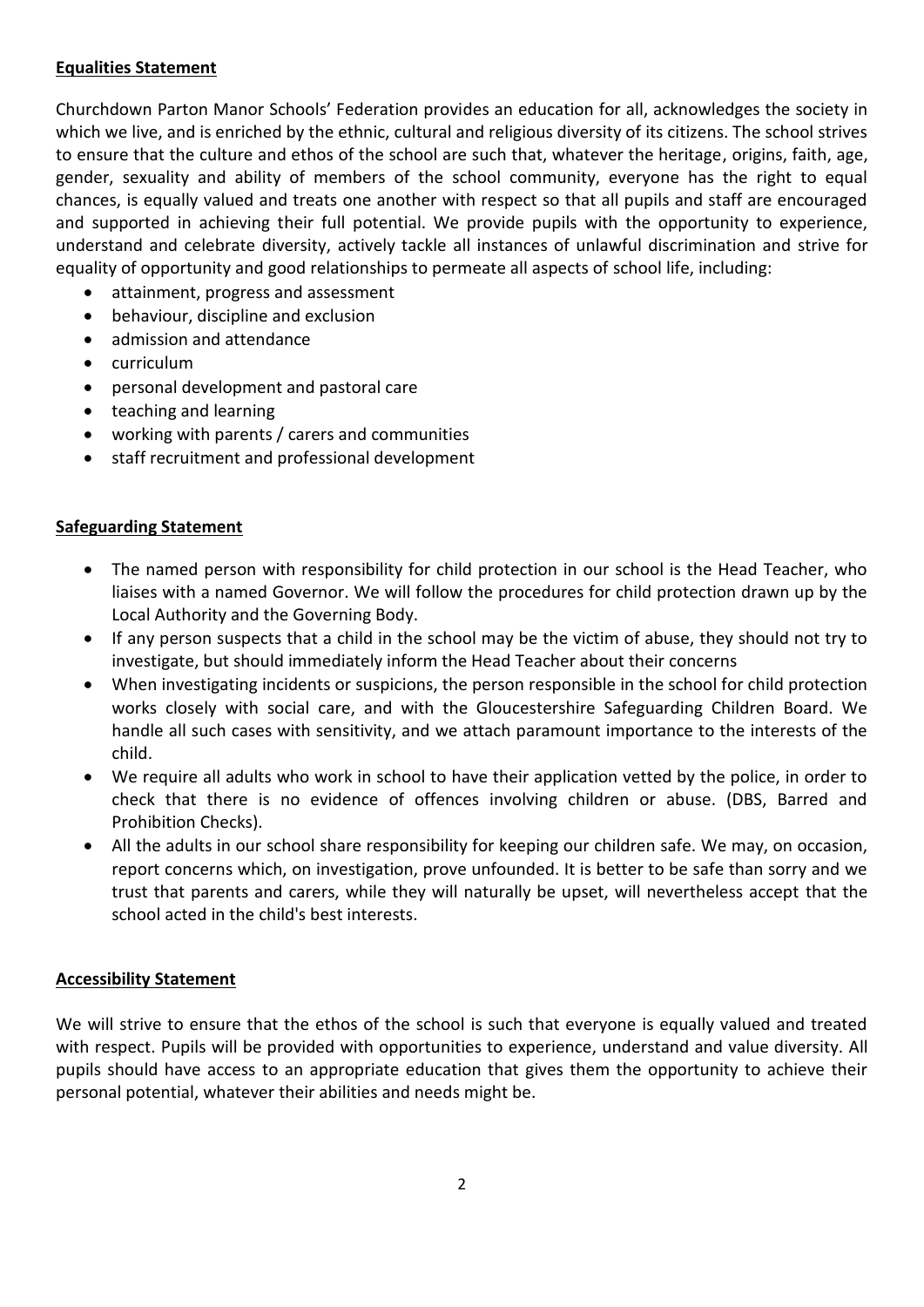#### **Section 1: Aims and Objectives**

To raise children and parents/carers:

- a) awareness of what bullying is and is not
- b) to know what to do if they are bullied
- c) to know that bullying is wrong

At Churchdown Parton Manor Schools' Federation, we believe that children need to feel safe and happy to do their best work. We want to make it clear to everyone that we all agree that bullying should **never be allowed** in our school because it hurts and upsets people and their families a lot. We want to make sure that children, staff and parents/carers at the school know what to do if they are involved with bullying or see it or hear about it.

Most of all, we want to try to make sure that it does not happen in the first place.

#### **Section 2: Our Approach to Anti-Bullying and Hate Education**

Through assemblies, School and Class Council meetings and Personal Social Health Economic (PSHE) Education lessons, the children discuss and learn:

- a) what bullying is
- b) what it is not
- c) how it feels to be bullied
- d) what to do if they are bullied
- e) what to do if they witness anyone being bullied
- f) why people might bully
- g) why bullying is wrong
- h) what happens to someone who is a bully

#### **Section 3: Definition of Bullying and Incidents of Hate**

We agree that bullying is:

*'the repetitive, intentional hurting of one person or group by another person or group, where the relationship involves an imbalance of power. It can happen face to face or online.'*

 Anti-Bullying Alliance Definition of Bullyin[g https://www.anti](https://www.anti-bullyingalliance.org.uk/tools-information/all-about-bullying/what-bullying/aba-definition-bullying)[bullyingalliance.org.uk/tools-information/all-about-bullying/what-bullying/aba-definition-bullying](https://www.anti-bullyingalliance.org.uk/tools-information/all-about-bullying/what-bullying/aba-definition-bullying)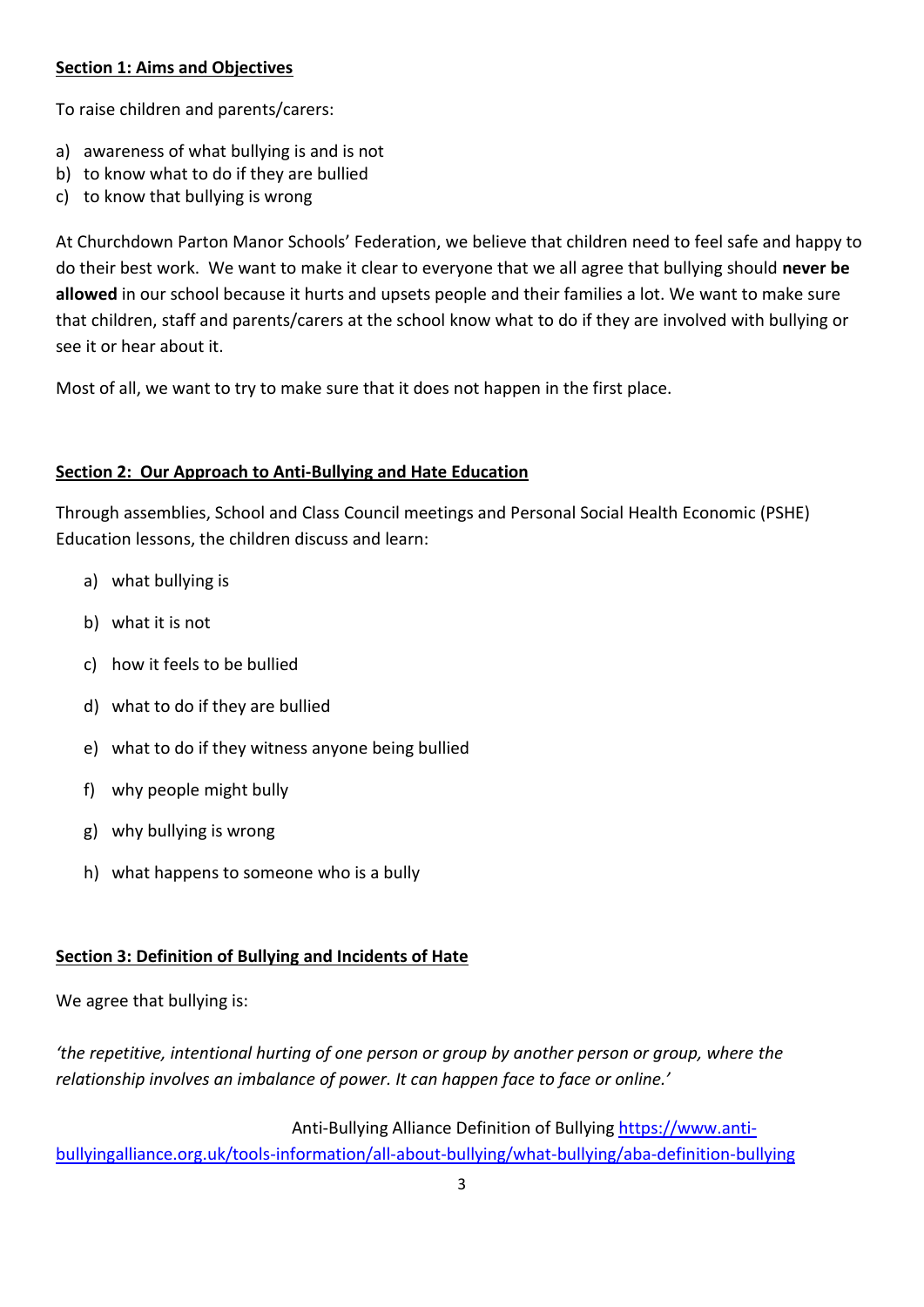We agree that;

*'A hate incident is any incident which the victim, or anyone else, thinks is based on someone's prejudice towards them because of their race, religion, sexual orientation, disability or because they are transgender.'* 

Anti-Bullying Alliance Website Definition of Hate Incidents

#### What is bullying?

- a) hurting someone on purpose
- b) when the people (or person) doing the hurting are stronger or more powerful than the people or person being hurt
- c) it happens several times but it could be just once if really serious
- d) it is intentional

So bullying is not about friends being nasty sometimes or accidentally hurting someone and bullying is not usually a 'one-off' fight or argument.

# **Section 4: Types of Bullying**

The School and Class Councils discussed and came up with some of the following ideas.

#### a) Physical

Punching, pinching, slapping, pulling hair, throwing, hitting, pushing, dragging, kicking, hiding or breaking people's things, snatching, taking someone' glasses off them, drawing on people or spoiling their work. Bullying can also be threatening to do these things to someone.

#### b) Verbal

Saying bad words, calling people names, bad teasing, telling lies about people, talking about people behind their back, saying horrible things about someone or their family, saying 'you can't play'.

#### c) Emotional

Upsetting people by ignoring them, leaving them out of things, making them look stupid, giving them funny looks or getting them into trouble.

Adults should recognise that bullying behaviours often differ between boys and girls with some kinds of behaviours being more subtle and difficult to detect. The school also recognises that certain groups of people in society are more vulnerable to bullying attacks so definitions of bullying must also include:-

#### d) Racist

Gestures, taunts, violence or graffiti

e) Sexual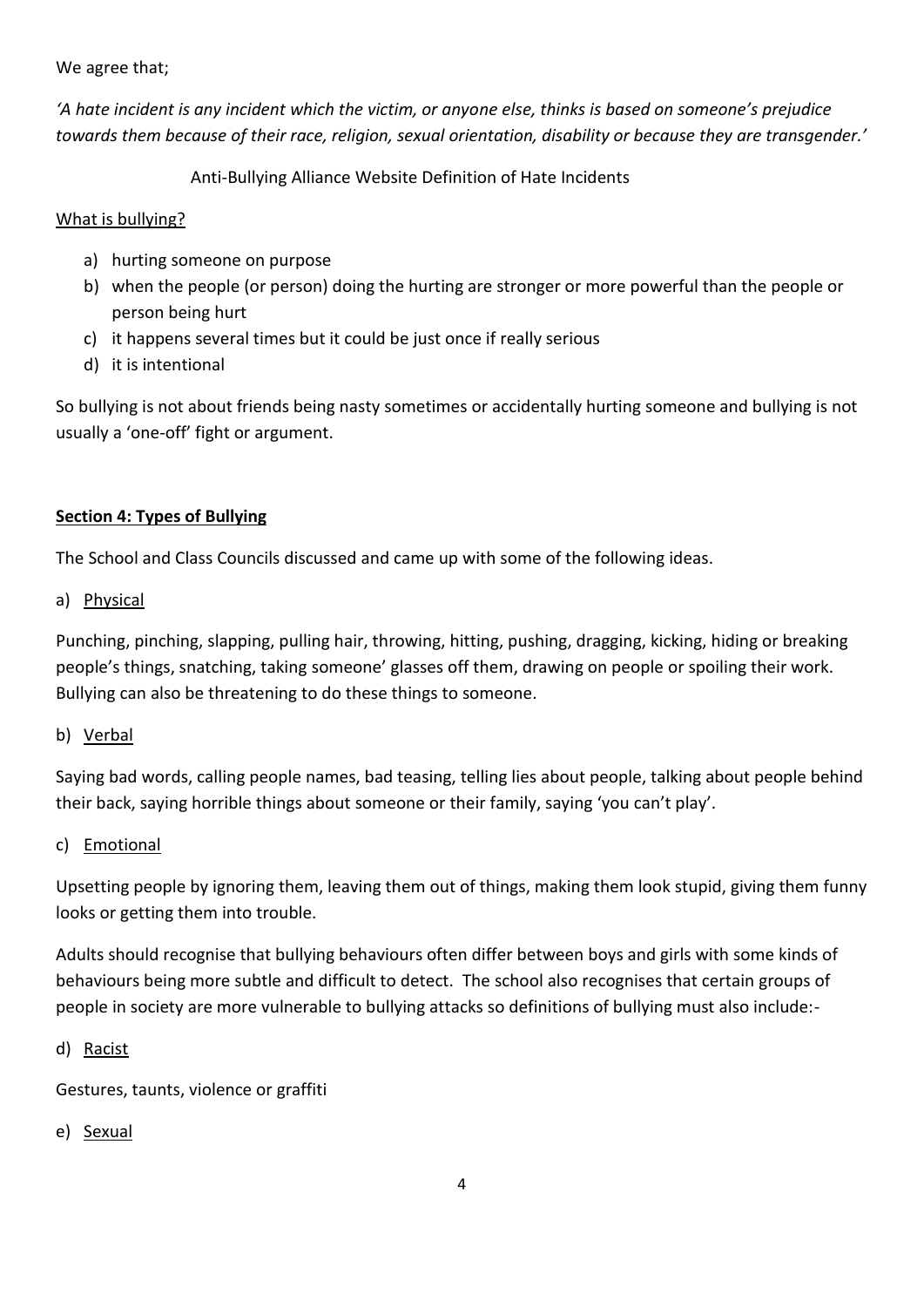Unwanted physical contact or materials, unwelcome comments of a sexual nature

## f) Homophobic

Violence, name-calling, offensive remarks including derogatory use of the term 'gay' or 'lesbian'.

# g) Cyber

Harassment, alarm, distress or humiliation that uses internet-related or mobile phone technology

All of the school community should be aware that bullying attacks can occur not only between children but also child or children to adult, adult to adult or adult bullying of a child/children.

School staff also have an important role in identifying specific groups or individuals who may be at particular risk of bullying including those with special needs, pupils or families with disabilities or health conditions, looked after children and children from minority ethnic, cultural, religious or racial groups. Children can also be vulnerable to bullying on the grounds of their appearance or family circumstances.

# **Section 5: Types of Hate Incidents**

- a) verbal abuse
- b) harassment
- c) bullying or intimidation
- d) physical attacks
- e) threats of violence
- f) hoax calls, abusive phone or text messages, hate mail
- g) online abuse
- h) displaying or circulating discriminatory literature or posters
- i) graffiti
- j) arson
- k) throwing rubbish in a garden
- l) malicious complaints

Anti-Bullying Alliance website: Hate Crime and Bullying

#### Dealing with Bullying and Incidents of Hate

We believe that there are two main ways to deal with bullying:

- a) trying to stop bullying from happening in the first place
- b) stopping it and sorting it out quickly if it does happen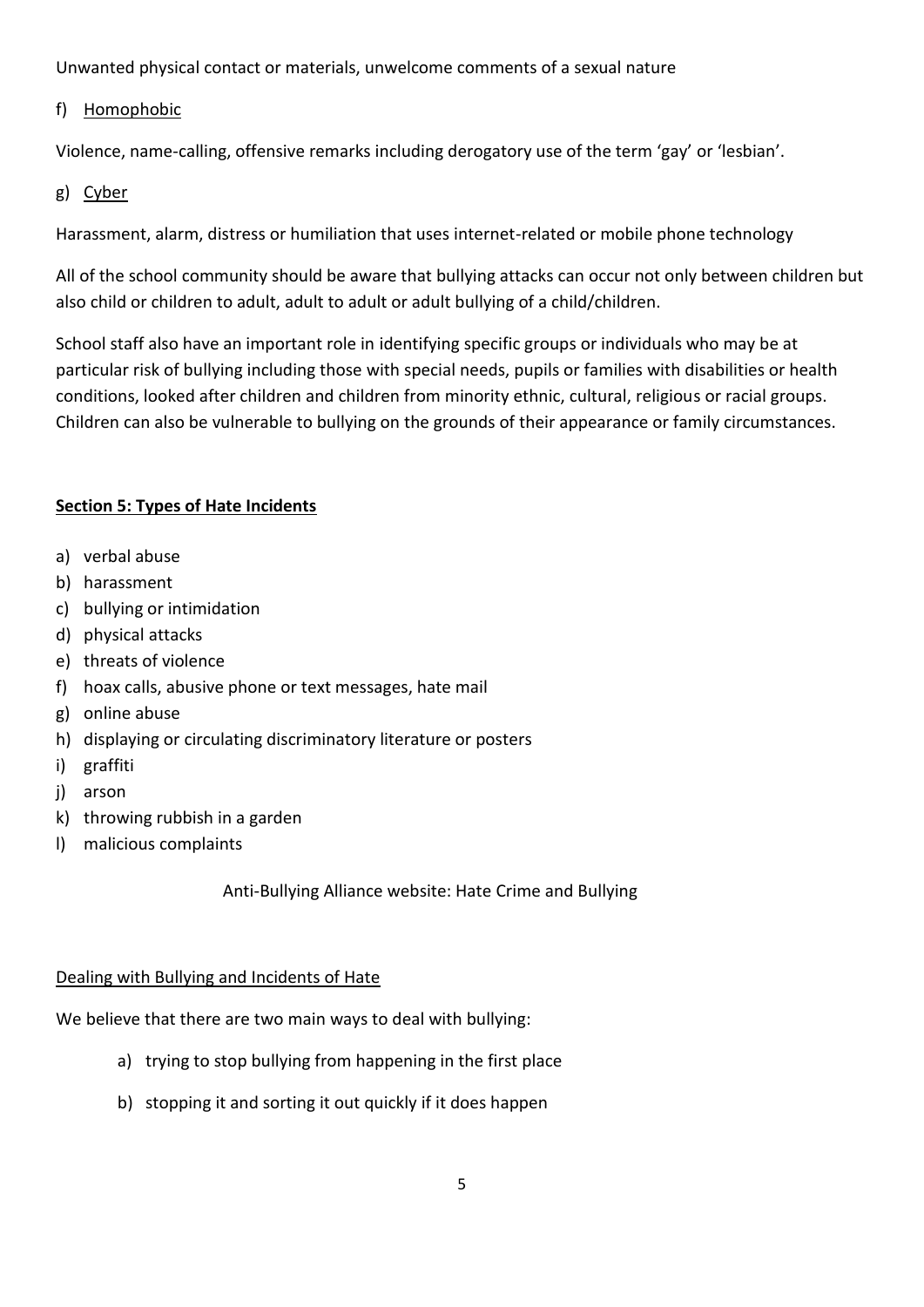#### **Section 6: Preventing Bullying and Hate Incidents**

We believe the best way to tackle bullying is to teach children and adults about it from an early age and regularly.

# PSHE Lessons

We believe that the best way to stop bullying from happening is for children to have regular lessons that are then reinforced throughout all their other school activities. So right from the beginning of the Reception year children learn about their own feelings, how to manage them, how to form good relationships with others, and how to communicate a range of feelings in a helpful way. The Safety, Caring, Achievement, Resilience, Friendship (SCARF) scheme of work and the annual visit from the Life Education Bus provides the children with the knowledge and skills to understand what bullying is and isn't, and how to cope if they are a victim of bullying, or witness someone being bullied.

During Circle Time, ground rules such as not putting people down with comments or laughing at them, not embarrassing people by using real names, not discussing private things outside of the Circle and how to communicate with their teacher with more privacy if they need to.

We also believe that it is really important that children learn to help those that they might see being bullied by telling teachers/other adults or children, as most bullying is witnessed. Children need to know about how to tell members of staff in confidence.

#### Staff Training

All adults working with children are taught how to teach these things really well. This should include lunchtime staff because bullying can often happen at playtimes.

#### Role Models

We think that all adults working or helping in school should show children how to speak to and touch other people respectfully by doing it themselves all of the time.

#### School Council

Through Class and School Council sessions, the children are given the opportunity to discuss what they know about bullying and to improve their understanding of it and coping strategies.

#### **Assemblies**

During the year, the children are reminded about the definition of bullying and what to do should they be the victim of bullying.

#### Help from Outside the School

Posters to raise awareness of bullying and what to do if anyone is experiencing this are displayed around School. When possible, visitor from Barnardo's and the NSPCC come in to School to talk to the children in assemblies.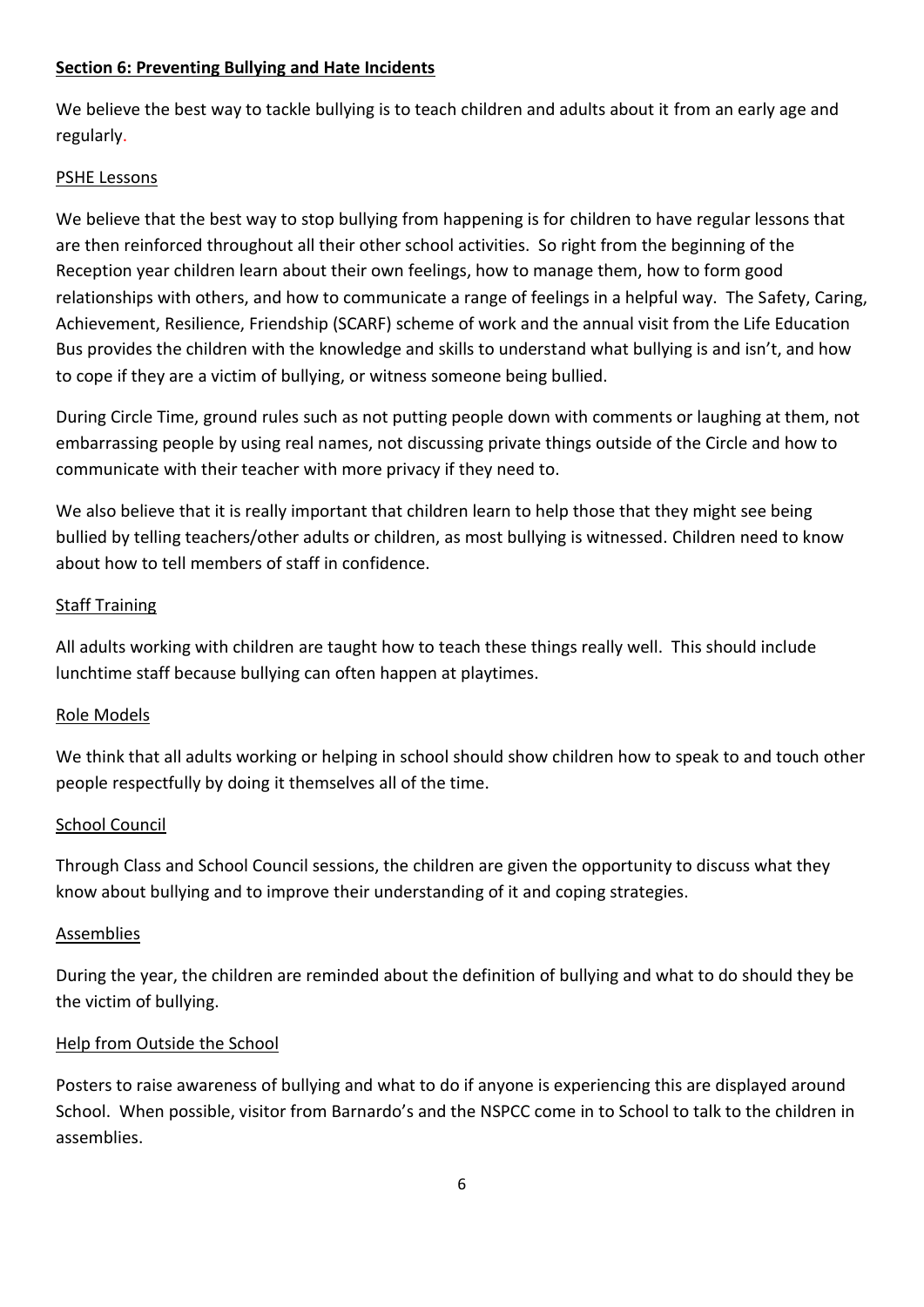#### Parents/Carers

Parents or carers may get really worried about bullying. They should know how to spot any problems, how to talk to their children about it, who to tell at school, what school will do about it and who else might be able to support them. (See 'Signs and Symptoms' Appendix 1 and 'Help organisations' Appendix 2)

#### **Section 7: Dealing with Bullying Incidents**

#### How to report bullying and what will happen

We think that it is very important that all children and adults know exactly what to do if they think bullying is happening in our school.

a). **Children** need to know how to stay with their friends, keep away from or ignore someone who may try to bully them in the first place. If this does not work then they must tell a trusted adult immediately. If this is at school it could be by asking a friend to help or by talking to a teacher or teaching assistant privately.

b) **Bystanders** need to know that if they see bullying then they must tell an adult as soon as they can, in private if they need to.

c) **Carers** and all staff should be alert to unexplained changes in children's behaviour (see Appendix 1) and should talk to the child as calmly as possible taking the child's worries seriously.

At the first opportunity parents/carers/staff should report their concerns to the child's teacher or the Head Teacher who will advise them on the actions they will take and of any other support/advice available for children/ parents/carers.

d) **Teachers** should deal with reports of bullying immediately and inform parents/carers or pupils of the actions they will take to investigate and stop it. The Teacher should make accurate notes on what was said and try not to 'lead' the child with particular questions.

Serious or persistent incidents should be reported to the Head Teacher and recorded on CPOMS (Child Protection On-line Monitoring Service) – see Appendix 3

e). **The Head Teacher** will act immediately to investigate and record the bullying incident/s. **Most importantly the bullying or threat of bullying must be stopped quickly**. The Federation's online CPOMS system will catalogue all bullying incidents. In serious cases involving children, parents/carers will be informed and asked to come to a meeting to discuss the problems in order to agree solutions or possible sanctions. The Head Teacher may apply a range of graded sanctions appropriate to the severity of the bullying and age of the pupils involved, which could include exclusion in serious or persistent cases. The Head Teacher will direct parents/carers/pupils to further sources of support and advice from outside agencies as appropriate. They will also suggest ways in which the bullied child will be supported in school. In extreme circumstances, the Head Teacher may consult the police or other outside bodies.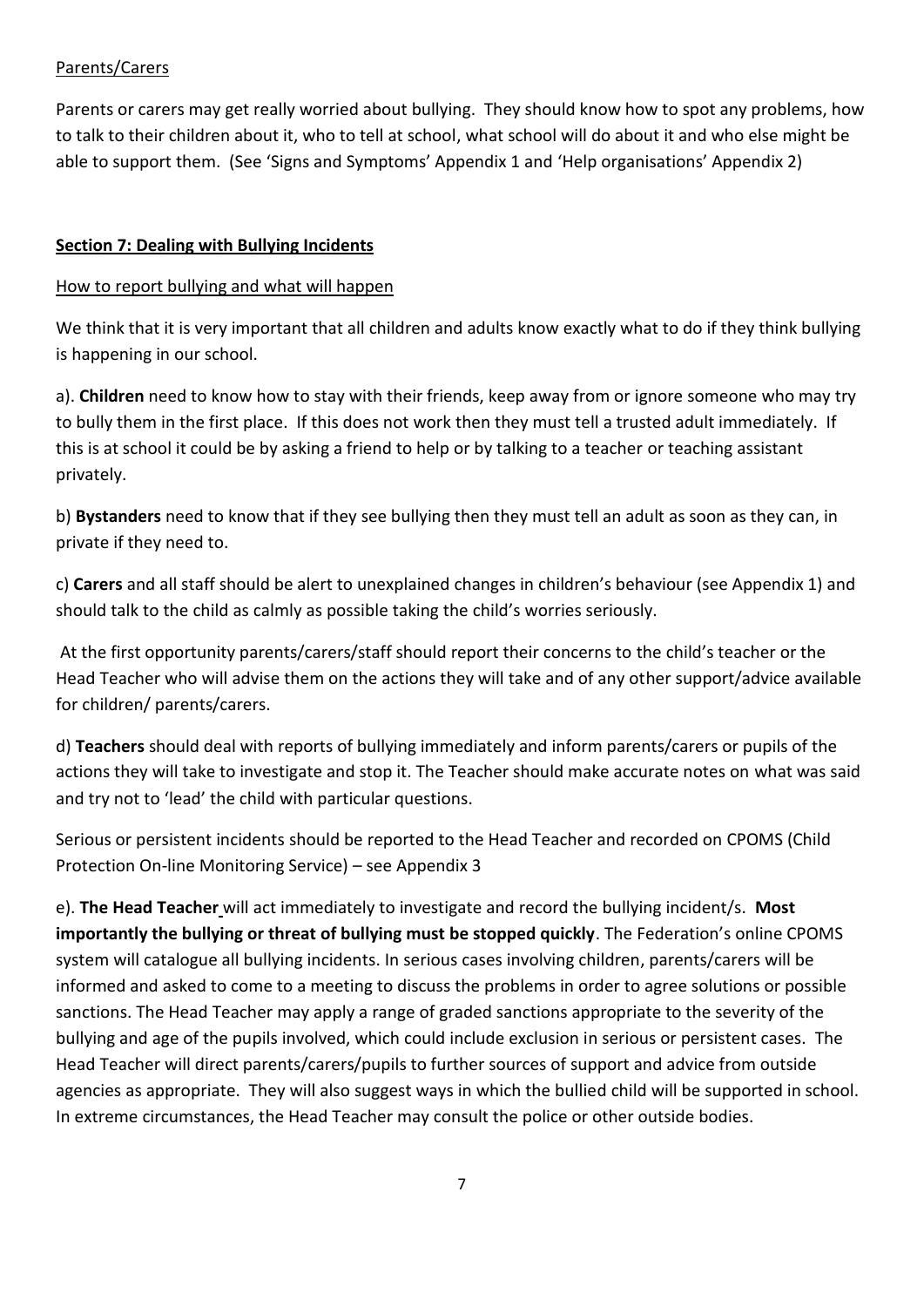f). Attempts will be made to help the person/s bullying to change their behaviour remembering that bullying behaviours often indicate underlying problems, for example that those bullying are themselves sometimes the target of bullying.

g) After an incident has been thoroughly investigated and dealt with, the Head Teacher will monitor the situation to ensure that repeated bullying does not occur.

h) The law empowers the Head Teacher to such an extent as is reasonable to regulate the behaviour of children and young people when off the school site, for example to deal with incidents of cyber bullying.

i) The Head Teacher will keep records of all reported bullying incidents to be able to supply the data to the Local Authority. The Head Teacher and governors will use the data to monitor the Anti-bullying policies and revise where necessary.

#### **Section 8: Policy review and links**

This policy will be reviewed annually by the Well-Being Key Area Team and with the School Council, staff and Governors to find out whether the policy is working and any amendments that are needed.

Other policies that closely relate to this Anti-Bullying and Anti-Hate policy are our Behaviour Policy which outlines rules, rewards, sanctions and behaviour management across the schools: Equality, Safeguarding, Anti-Racist, Confidentiality, and PSHE policies.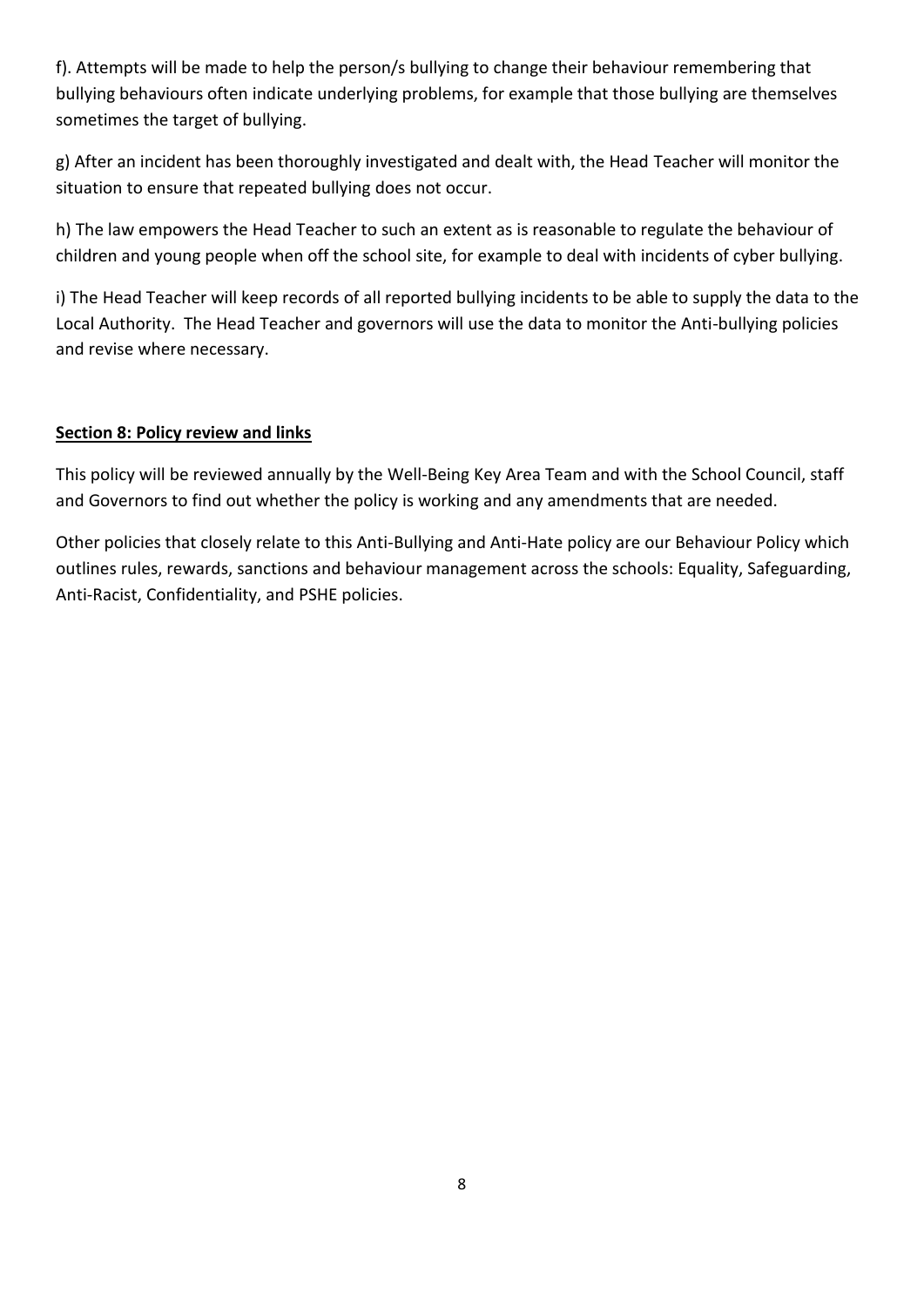# **Appendix 1**

# **Signs and Symptoms**

A child may indicate by signs or behaviour that he or she is being bullied. Adults should be aware of these possible signs and that they should investigate if a child:

- is frightened of walking to or from school
- doesn't want to go on the school/public bus
- begs to be driven to school
- changes their usual routine
- is unwilling to go to school (school phobic)
- begins to truant
- becomes withdrawn, anxious, or lacking in confidence
- starts stammering
- attempts or threatens suicide or runs away
- cries themselves to sleep at night or has nightmares
- feels ill in the morning
- begins to do poorly in school work
- comes home with clothes torn or books damaged
- has possessions which are damaged or 'go missing'
- asks for money or starts stealing money (to pay bully)
- has dinner or other monies continually 'lost'
- has unexplained cuts or bruises
- comes home starving (money/lunch has been stolen)
- becomes aggressive, disruptive or unreasonable
- is bullying other children or siblings
- stops eating
- is frightened to say what's wrong
- gives improbable excuses for any of the above
- is afraid to use the internet or mobile phone
- is nervous and jumpy when a cyber message is received

These signs and behaviours could indicate problems, but bullying should be considered a possibility and should be investigated.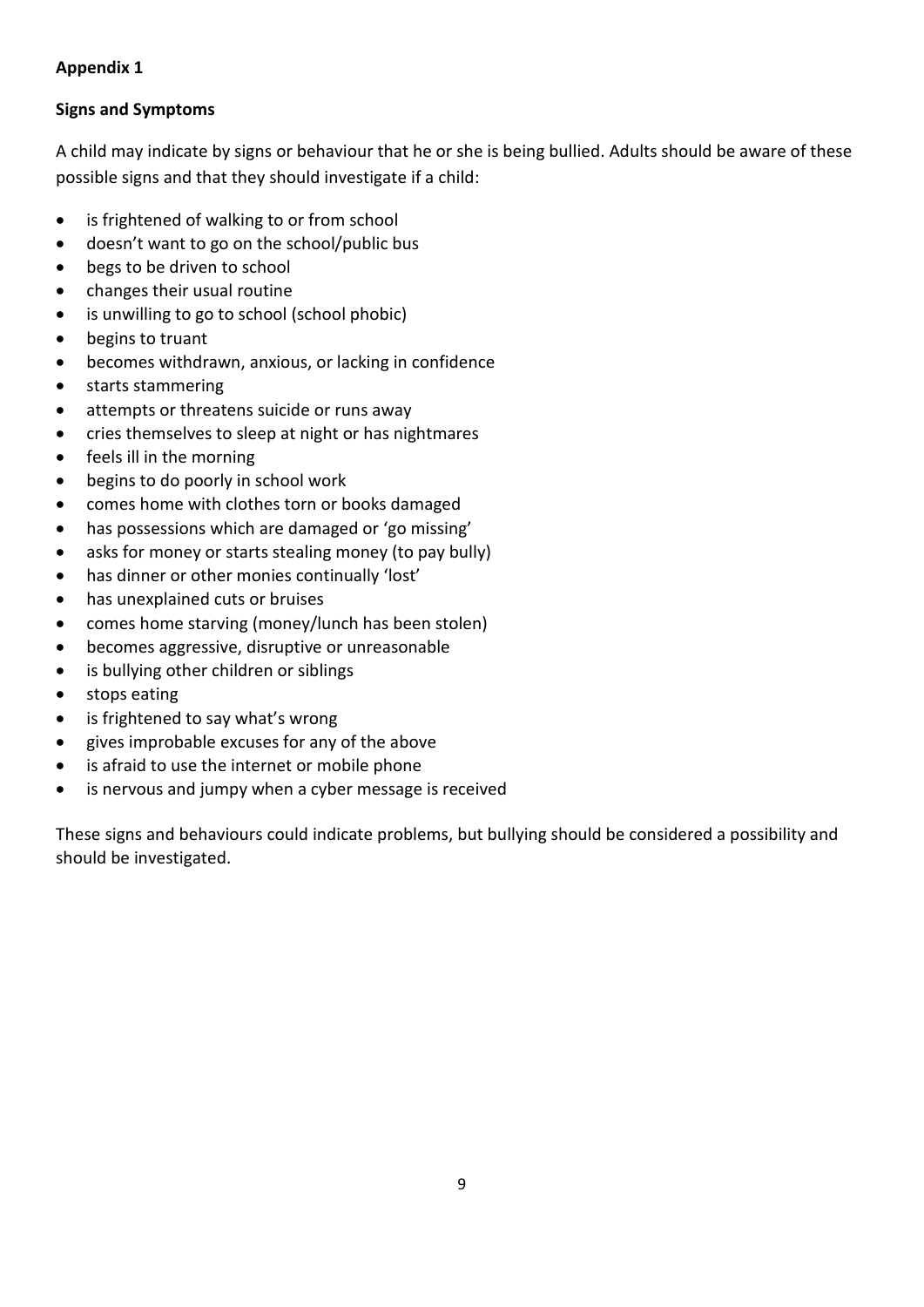## **Appendix 2**

# **Where can I go for help?**

1. Anti Bullying Alliance [www.anti-bullyingalliance.org](http://www.anti-bullyingalliance.org/) 2. Childline 0800 1111 [www.childline.org.uk](http://www.childline.org.uk/) 3. Childline in partnership with schools (CHIPS) 020 7239 6251 4. Children's Legal Centre for Advice on Children's Rights 020 7359 6251 5. Department for Children, Schools and Families 01928 794274 Email: dcsf.gsi.gov.uk/bullying 6. Education Welfare Service 01452 550505 7. Educational Action Challenging Homophobia (EACH) 0117 946 7606 [www.eachaction.com](http://www.eachaction.com/) 8. Gay Glos 01452 306800 [www.gay-glos.org](http://www.gay-glos.org/) 9. Gloucestershire Young Carers Project 01452 309399 [www.glosyoungcarers.org.uk](http://www.glosyoungcarers.org.uk/) 10. Kidscape 020 7730 3300 (Bullying Counsellor available) 11. NSPCC 0800 800500 www.nspcc.org.uk 12. Papyrus (Preventing youth suicide) Hopeline 0870 1704000 [www.papyrus-uk/org](http://www.papyrus-uk/org) 13. Samaritans 08457 909090 [www.samaritans.org.uk](http://www.samaritans.org.uk/) 14. School Nursing Service (Providing one to one support via confidential drop-ins)

01452 529776

Tackling Bullying in Gloucestershire - Guidelines